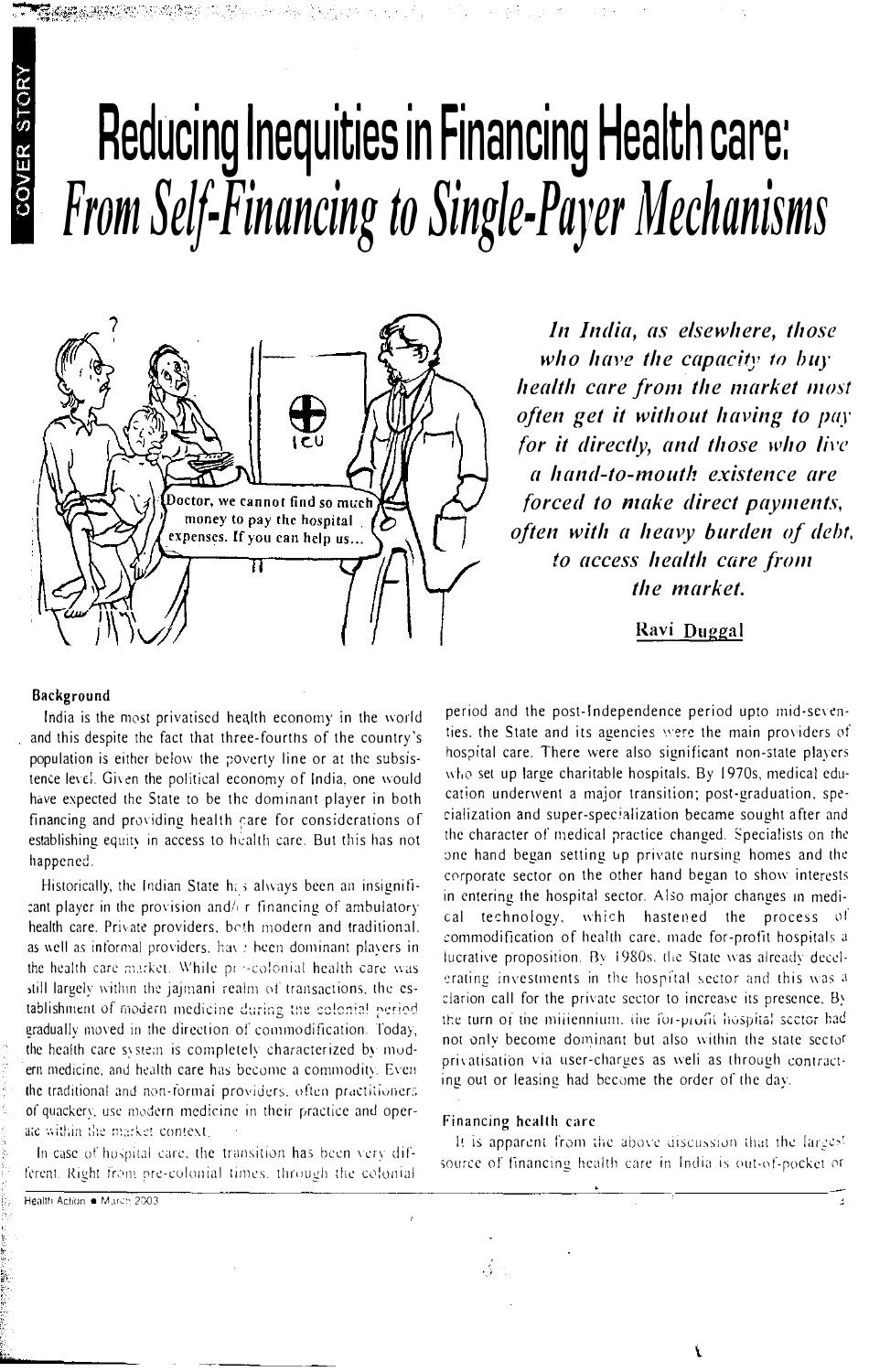self-financing. Out-of-pocket spending on health care as a mode of financing is both regressive and iniquitous. Latest estimates from National Accounts Statistics indicate that private expenditures on health care in India are over Rs. 1000 billion and 90% of this is out-ofpocket. Public expenditures on health care are about Rs. 250 billion additionally. Together, this adds up to nearly 6% of GDP with out-of-pocket expenses accounting for 72% of the share in total health expenditures or 4.3% of GDP. This is a substantial burden, especially for the poorer households, the bottom three quintiles, which are either below poverty line or at the threshold of subsistence, and when illness strikes such households they just collapse. In fact, for the poorer quintiles the ratio of their income financing health expenditures is bound to be much higher than the average mentioned above. Further, while this burden is largely selffinanced by households a very large proportion of this does not come from current incomes. A very large proportion, especially for hospitalization, comes from debt and sale of assets.

Data from the 52nd Round of NSS, 1995-96. (Table 1) reveals that over 40% households borrow or sell assets to finance hospitalization expenditures, and there are very clear class gradients to this - nearly half the bottom two quintiles get into debt and/or sell assets in contrast to one-third of the top quintile: in fact, in the top quintile this difference is supported by employer-reimbursentents and insurance. When we combine this data with the ratio of "not seeking care when ill" in case of acute allments by the bottom three quintiles in contrast to the top quintile  $-$  a difference of 2.5 times, and the reason for not seeking such care

being mostly the cost factor-- it becomes amply evident that self-financing has drastic limits and in itself is the prime cause of most ill- health, especially amongst the large majority for

whom out-of-pocket mode of financing strains their basic survival.

Thus in countries where near universal access to health care is available with relative equity, the major mechanism of financing is usually a single-payer system like tax revenues, social insurance or some such combination administered by an autonomous health authority which is mandated by law and provided through a public-private mix organized under a regulated System, Canada, Sweden, United Kingdom, Germany, Costa Rica are a few examples.

Health Action . March 2004

| Table: 1                                          |                        |                                   |                             |      |              | Key Data pertaining to out-of-pocket expendi-<br>tures, source of finance and for not seeking care<br>across expenditure quintiles and social groups,<br>NSS 52nd Round, 1995-96 |      |        |
|---------------------------------------------------|------------------------|-----------------------------------|-----------------------------|------|--------------|----------------------------------------------------------------------------------------------------------------------------------------------------------------------------------|------|--------|
|                                                   |                        |                                   |                             |      |              |                                                                                                                                                                                  |      | N All: |
|                                                   | Poor-<br>est           |                                   |                             |      | Rich-<br>est |                                                                                                                                                                                  |      |        |
| <b>OPD</b>                                        |                        |                                   |                             |      |              |                                                                                                                                                                                  |      |        |
| Rural                                             |                        |                                   |                             |      |              |                                                                                                                                                                                  |      |        |
| Rs per<br>episode                                 | 77                     | 94                                | 124                         | 130° | 474          | ി92.                                                                                                                                                                             | 138  | 128    |
| <b>Urban</b>                                      |                        |                                   |                             |      |              |                                                                                                                                                                                  |      |        |
| Rs. per<br>episode                                | 95                     | 141                               | 139                         | 164  | 225          | 122                                                                                                                                                                              | 166  | 150    |
| <b>IPD</b>                                        |                        |                                   |                             |      |              |                                                                                                                                                                                  |      |        |
| Rural                                             | 1020                   |                                   | $1197$ $1495$ $1931$ $4595$ |      |              | 2789                                                                                                                                                                             | 3133 | 3102   |
| Rs. per<br>Hosp.                                  |                        |                                   |                             |      |              |                                                                                                                                                                                  |      |        |
| <u>Urban S</u><br>Rs. per<br>Hosp.                |                        | $835$ $1499$ $1964$ $2765$ $7470$ |                             |      |              | 2046                                                                                                                                                                             | 4303 | 3921   |
| Debt and<br>sale of $\mathbb{R}$<br>assets $(\%)$ | .47.                   |                                   | $45 - 42$ $42 - 32$         |      |              |                                                                                                                                                                                  |      | 43.    |
| Did not<br>seek care,<br>(%)                      | 24.                    | 21                                | 18 18 18 3                  |      | :9.          |                                                                                                                                                                                  |      | 17     |
| Cost as<br>factor in<br>not seek »                | $\mathbb{R} \times 33$ | - 23.                             | - 21.8 22. 1. 15.           |      |              |                                                                                                                                                                                  |      | 24     |
| ing care<br>$(\%)$                                |                        |                                   |                             |      |              |                                                                                                                                                                                  |      |        |

Experience from these countries shows that the key factor in establishing, equity in access and health care outcomes is the proportion of public finance in total health expenditures. Most of these countries have public expenditures averaging



over 80% of total health expenditures.

The greater the proportion of

public finance the better the access and health care outcomes. Thus, India, where public finance accounts for only 20% of total health expenditures, has poor equity in access and health care outcomes in comparison to China, Malaysia. South Korea. Sri Lanka where public finance accounts for between 30% and 60% of total health expenditures.

In India, public health expenditures had peaked around mid- nine-

ć,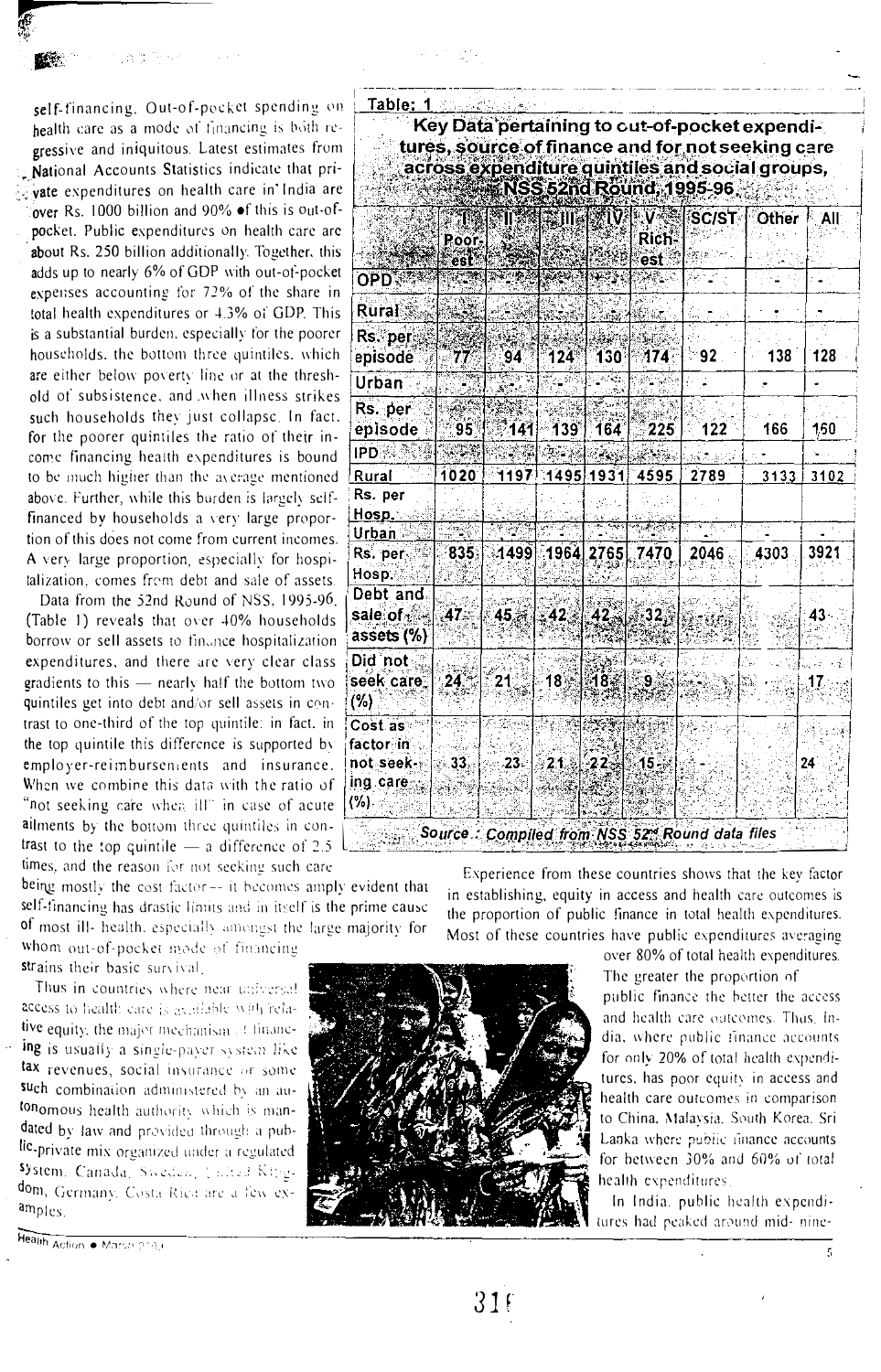teen-eighties and thereafter there was a declining trend, especially post-structural adjustment period. The decade of eighties was a critical period in India's health development because during this period not only did the public health infrastructure, especially rural, expand substantially but also major improvements in health outcomes were recorded. After that public investment in health declined sharply and public expenditures showed a declining trend both as a proportion to GDP as well as in total government spending. This has also impacted health outcomes which are showing a slower improvement if not stagnation. At the same time, private health sector expansion got accelerated and utilization data from the two NSS Rounds, 42nd and 52nd, a decade apart, provides ample evidence of this change. (Table 2) and  $2a$ )

| Table- 2a<br>Percentage distribution of non-hospitalized<br>treatments by source of treatment<br>during 1986-87 and 1995-96, India – NSSO |                        |                     |                           |                      |  |  |
|-------------------------------------------------------------------------------------------------------------------------------------------|------------------------|---------------------|---------------------------|----------------------|--|--|
| Source of                                                                                                                                 | Rural                  |                     | Urban                     |                      |  |  |
| Treatment                                                                                                                                 | $995 - 96.$<br>52nd Rd | 1986-87<br>42nd.Rd. | 1995-96<br>52nd Rd.       | 1986-87<br>42nd. Rd. |  |  |
| Public hospital                                                                                                                           | 611.∉ั…∞⊹≯             | ≱∉18 સહન            | ಸಿನ್ನಡೆ <b>15</b> ರ ನಡೆಸಿ | $\sim 23$ .          |  |  |
| P.H.C. / C.H.C                                                                                                                            | ి 6∵                   | ్ 5                 | le sit.                   | - 554                |  |  |
| Public dispensary                                                                                                                         |                        | $3^{\circ}$         |                           | 2                    |  |  |
| ESI doctor, etc <sup>2</sup>                                                                                                              | n                      | 0                   |                           | 2                    |  |  |
| All govt sources:                                                                                                                         | 19.                    | 26                  | 20                        | 28                   |  |  |
| Private hospital                                                                                                                          | 12                     | 15.                 | 16.                       | `16                  |  |  |
| Nursing home                                                                                                                              | З.                     |                     |                           |                      |  |  |
| <b>Charitable institution</b>                                                                                                             | ≪ O`                   |                     |                           |                      |  |  |
| Private doctor                                                                                                                            | ు శ్రీ 55              | 53.                 | 55                        | 52                   |  |  |
| Others                                                                                                                                    | 10⊰                    | ਂ 5ੁ                |                           | 3                    |  |  |
| All non-govt, sources                                                                                                                     | $7.81\%$               | ੇ74ੈੱ               | $80^\circ$                | 272                  |  |  |
| Total⊗ঞ্জৈ≩                                                                                                                               | 1003                   | 100:                | 100                       | 100                  |  |  |
| Source: NSSO (1998). Report No. 441 on Morbidity and Treat nent of Ailments                                                               |                        |                     |                           |                      |  |  |

400 - 대학부, 7월부의 사업은 700 3월 전 관계까지 있다.

Thus, if India has to improve health care

Thus, if India has to improve health care outcomes and equity in access then . increasing public health expenditures will be critical. Apart from this the healthcare system will need to be organised and regulated in the framework of universal access, similar to countries like Canada or Costa Rica. Of course, India has its own peculiarities and the system that will be needed will have to keep this in mind. We cannot transplant say the Canadian system into India as it is, but we can definitely learn from its experience and adapt useful elements. - TA 승규는 정부 1943년 1949년 1월 2일 전부 10월 2일<br>대한민국의 대한민국의 대한민국의 대한민국의 대한민국의 대한민국의 대한민국의 대한민국의 대한민국의 대한민국의 대한민국의 대한민국의 대한민국의 대한민국의 대한민국의 대한민국의 대한민국의 대한민국의 대

| Table 2: 25 and                                                                                                        |                                                 |                                                                                                                                                                                                                                                                                                         |                                                                                                  |                                                               |  |  |
|------------------------------------------------------------------------------------------------------------------------|-------------------------------------------------|---------------------------------------------------------------------------------------------------------------------------------------------------------------------------------------------------------------------------------------------------------------------------------------------------------|--------------------------------------------------------------------------------------------------|---------------------------------------------------------------|--|--|
| Per 1000 distribution of hospitalized treatments and                                                                   |                                                 |                                                                                                                                                                                                                                                                                                         |                                                                                                  | by type of facility during 1986-87 and 1995-96, India - NSSO. |  |  |
| Types of <b>Allenger Action Acts and Acts of Acts and Acts of Acts of Acts of Acts of Acts of Acts of Acts of Acts</b> |                                                 |                                                                                                                                                                                                                                                                                                         |                                                                                                  |                                                               |  |  |
| Hospitals                                                                                                              | 3.海运、北加995-96。                                  | $\sim 1986$ -87 $\sim$ $\sim$ 1995-96 $\sim$ 10 1986-87 $\sim$<br>$\ket{\{1,2,3,4,5,5,6,6,7\}}$ (42nd Rd.) $\ket{\{2,4,4,6,6,7,6,8,6,7,6,7,7,8,6,7,8,6,7,7,7,8,6,7,8,6,7,7,8,6,7,7,8,6,7,7,8,6,7,7,8,6,7,7,7,8,8,6,7,7,7,8,6,7,7,8,6,7,7,8,6,7,7,8,6,7,7,8,6,7,7,8,6,7,7,8,6,7,7,8,6,7,7,8,6,7,8,6,7,7$ |                                                                                                  |                                                               |  |  |
| Public hospital                                                                                                        | - 399 -                                         | $554$ and $\sim$                                                                                                                                                                                                                                                                                        | శమి418 - 1 శమి595,                                                                               |                                                               |  |  |
| PHC/CHC                                                                                                                | $-48$                                           | $43^{\circ}$                                                                                                                                                                                                                                                                                            |                                                                                                  | ି ମାଟି                                                        |  |  |
| Public Dispensary                                                                                                      |                                                 |                                                                                                                                                                                                                                                                                                         | સ્ટજ્∷ ∡િલ<br>55                                                                                 |                                                               |  |  |
| All govt. sources $\mathbb{R}$ , $\{a\otimes a\}$ 438:                                                                 |                                                 | 59.7                                                                                                                                                                                                                                                                                                    | <b>SAGA31</b>                                                                                    | A 6034                                                        |  |  |
|                                                                                                                        |                                                 | *320 : FAI - 410 *                                                                                                                                                                                                                                                                                      |                                                                                                  | 播交296.                                                        |  |  |
| Nursing home                                                                                                           | 80 <sup>°</sup>                                 |                                                                                                                                                                                                                                                                                                         | 49 - 第19 11 143                                                                                  | 《怜愁茶70~\$~姿*                                                  |  |  |
| Charitable institution $\lesssim 40$                                                                                   |                                                 |                                                                                                                                                                                                                                                                                                         | $\mathbb{R}$ $\mathbb{R}$ $425$                                                                  | <b>YEGIOREA</b>                                               |  |  |
| Others<br>化苯基酸                                                                                                         | $\mathbb{R}^n \times \mathbf{8}$ . $\mathbb{R}$ | 17 <sup>2</sup>                                                                                                                                                                                                                                                                                         | $\sqrt[3]{5}$ $6$ $\sqrt[3]{5}$                                                                  | 12558                                                         |  |  |
| All non-govt. sources                                                                                                  | 562                                             | 403.                                                                                                                                                                                                                                                                                                    | $\approx$ $\approx$ $\approx$ 569.                                                               | <b>AGE 297</b>                                                |  |  |
| all hospitals.                                                                                                         | $1000 -$                                        | 1000                                                                                                                                                                                                                                                                                                    | $\scriptstyle{\stackrel{+}{\scriptstyle{-}}}$ 1000 $\scriptstyle{\stackrel{+}{\scriptstyle{0}}}$ | 1000                                                          |  |  |
| Source: NSSO (1998): Report No 441 on Morbidity and Treatment of Ailments                                              |                                                 |                                                                                                                                                                                                                                                                                                         |                                                                                                  |                                                               |  |  |

 $31<sup>2</sup>$ 

122 위험 2016

outcomes and equity in access then increasing public health expenditures will be critical. Apart from this the health care system will need to be organized and regulated in the framework of universal access. similar to countries like Canada or Costa Rica. Of course, India has its own peculiarities and the system that will be needed will have to keep this in mind. We cannot transplant, say, the Canadian system into India as it is, but we can definitely learn from its experience and adapt useful clements.

The following suggestions can help India move in the direction of greater equity in access and health care outcomes.

First, within the existing public finance of health care macro-policy changes in the way funds are allocated can bring about substantial equity in reducing geographical inequities between rural and urban ar-

Health Action . March 2003